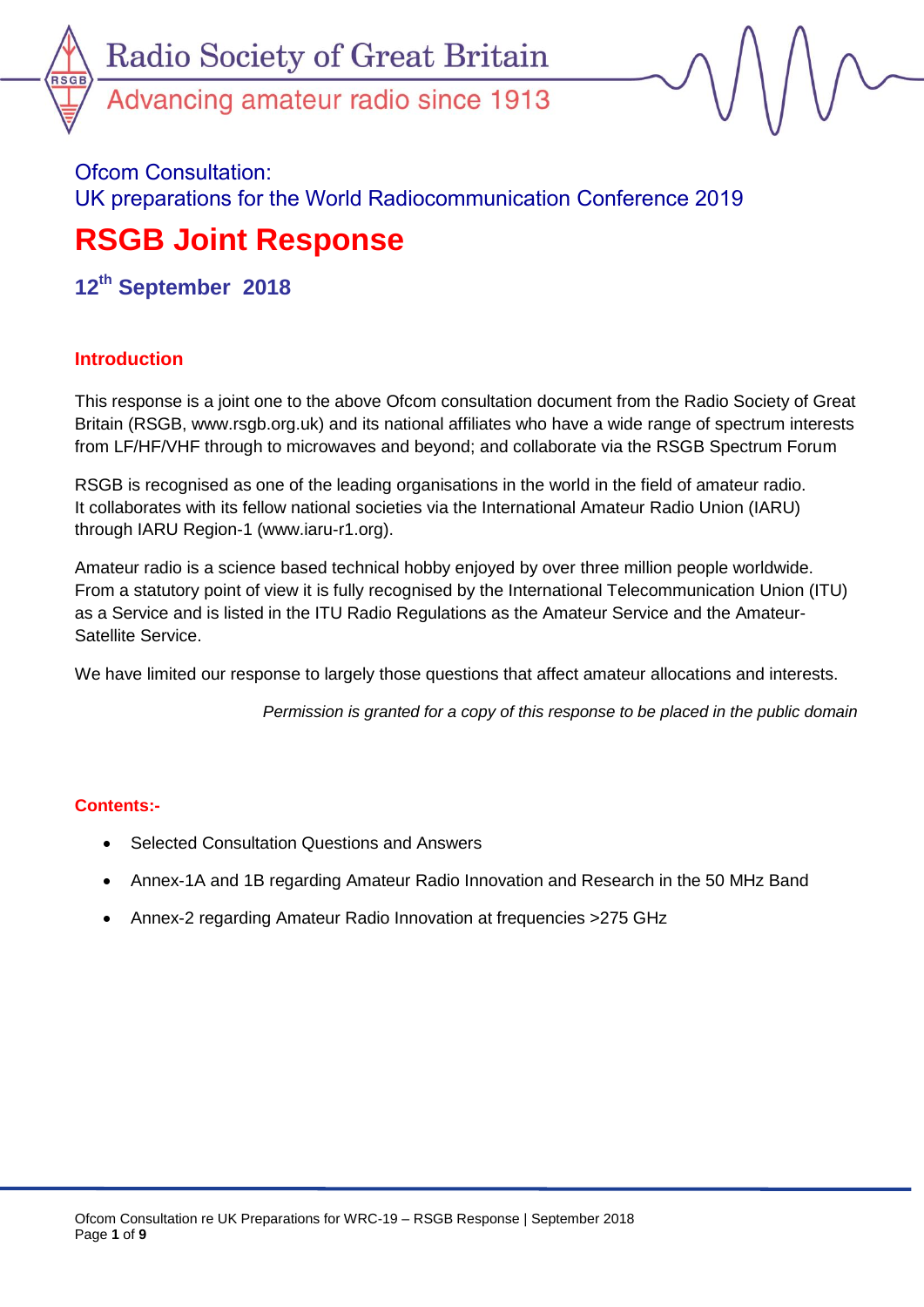

## **Questions & Reponses for selected Agenda Items (AIs)**

#### *Question 1: Do you agree with the prioritisation of the agenda items, as shown in Annex 5, and if not why?*

We note that Ofcom has set a 'Low Priority' for AI-1.1 (50 MHz, aka the 6-metre band) and also note the definition for 'Low' is in para-3.6 as being straightforward etc.

In practice Ofcom has also adopted a 'neutral position' and RSGB is led to believe lacks internal resource for the item. Unfortunately this combination has prohibited inputs and on occasions left wider UK policy/interests exposed. On the other hand RSGB volunteers have been pleased that they are able to participate in the Ofcom/UK-delegation to CEPT preparatory meetings which also include AI-9.1.6 on Wireless Power.

Whilst recognising that Ofcom is often resource limited, nonetheless we suggest this is now reviewed and look forward to either a higher Ofcom priority and/or a more positive approach for AI-1.1.

*Question 2: Ofcom is supporting the following three priority bands for IMT identification in the RRs: 24.25 – 27.5 GHz 40.5-43.5 GHz (as part of a wider global 37-43.5 GHz tuning range) 66 – 71 GHz If you don't agree with any of these bands, or think we should be promoting other bands, please provide justification for your views.* 

The RSGB supports the IARU position that any IMT identification in the frequency range 24.25-27.5 GHz shall include full consideration and protection for the amateur and amateur-satellite service's primary allocation at 24- 24.05 GHz.

The RSGB is against the allocation of new bands in the mobile service to satisfy the IMT identification requirements. In particular and in relation to the priority bands identified by Ofcom, the RSGB does not support the allocation of the range 24.25 – 25.25 GHz to the mobile service in Region 1 and its subsequent identification for IMT. The amateur and amateur-satellite services have a global primary allocation in 24 – 24.05 GHz and the out of band emissions from a mass deployment of mobile broadband systems operating in very wide channels in adjacent frequencies will appear as interfering noise in the primary amateur allocation. An identification that starts at 25.25 GHz could mitigate this difficulty.

The RSGB also supports the view that in relation to other bands within the scope of AI 1.13 a "No Change" position should be taken. In particular we fully support Method G1 NOC in the draft CPM Report for the band 47 – 47.2 GHz [Ref: R15-TG5.1-C-0478!N02!MSW-E].

*Question 3: What are your views on the suitability of the currently identified bands for HAPs and do you think there is a requirement for additional spectrum? Recognising that we support 26 GHz as a global band for IMT under agenda item 1.13, what are your views on the bands currently under study for HAPs, both globally and in ITU-R Regions?* 

Our concerns are similar to our response to Q2/AI-1.1.3. We would not wish to see adjacent out-of-band emissions causing interference to our primary amateur and amateur-satellite service allocations at 24.0-24.05 and 47.0-47.2GHz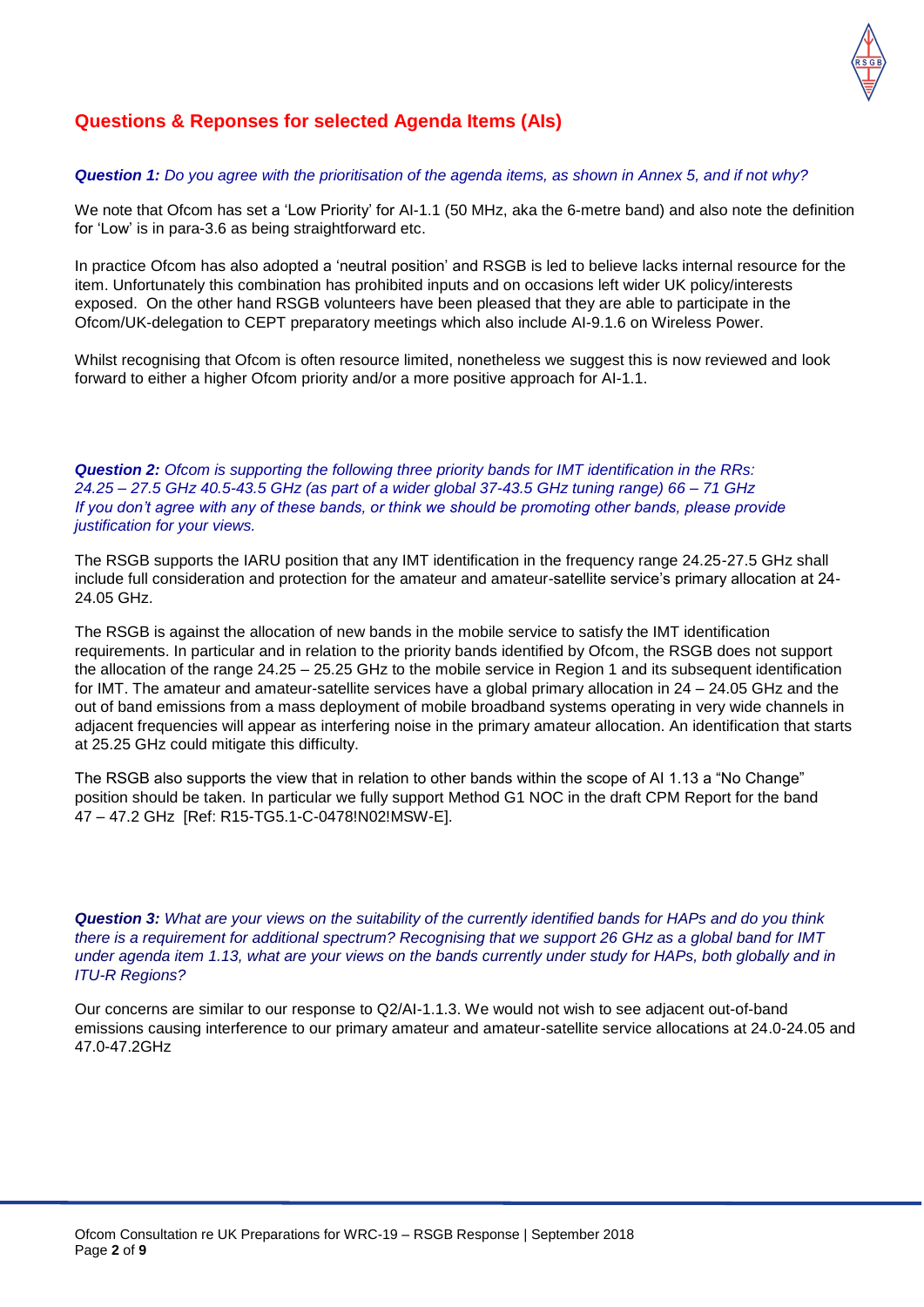

#### *Question 4: What are your views on the bands within scope of Agenda Item 1.16 and their suitability for Wi-Fi and Wi-Fi like services? Do you agree that Ofcom should support the CEPT position of No Change? If not, please provide evidence to support your view.*

The frequency band 5650-5850 MHz is allocated to the amateur service on a secondary basis in Region 1 but in the UK, access is restricted to the three sub-bands only: 5650-5680 MHz, 5755-5765 MHz and 5820-5850 MHz. The ranges 5650-5670 and 5830-5850 MHz are also allocated to the amateur satellite service. Therefore the RSGB has a specific interest only in the band 5725-5850 MHz from those identified in Resolution 239.

Already indoor and outdoor Wi-Fi systems are possible across the first lowermost band; and the two uppermost bands are covered by indoor and outdoor BFWA systems as well as indoor Wi-Fi in the UK. All these systems occupy broad channel widths of up to 40MHz and therefore have the potential to completely occupy any of the amateur sub-bands. This causes problems for amateur reception of low flux density signals and reduces the utility of the spectrum for amateur applications.

Therefore the RSGB supports the CEPT position for NOC especially in 5725-5850 MHz band. Moreover the RSGB strongly urges that any subsequent wider Region-1 release for Wi-Fi systems is regulated by the same technical conditions already defined for the UK and for indoor operation only.

The RSGB is also encouraged to see the new work item in CEPT that will consider further spectrum for Wi-Fi in the range above 5925 MHz.

We take this opportunity to repeat our 2016 position that any liberalisation of Wi-Fi undermines the raison-d'etre for past spectrum restrictions on the UK amateur service and that Ofcom must consider complementary liberalisation measures for incumbents.

#### *Question 20: What are you views on Agenda Item 1.11, and do you agree that no specific identification for rail communications is required in the Radio Regulations?*

We agree with Ofcom that no specific identification or change is required in the Radio Regulations. Furthermore we support satisfying the spectrum needs for railway radiocommunication systems between train and trackside within existing mobile service allocations that are not also allocated to the amateur service.

#### *Question 23: What are your views on Agenda Item 1.1, recognising that licensed amateur operators in the UK already have access to parts of the 50 – 54 MHz band?*

Firstly:-

- We strongly agree with Para-7.2 that with TV Broadcast in decline in VHF that change is long overdue.
- With respect to the last part of 7.3 however, this seriously underestimates UK amateur interest and benefits from wider geographical activity and the innovations associated with emerging digital developments that are being supported by Ofcom in adjacent 71 MHz experimental spectrum

**Agenda item 1.1 regarding 50 MHz is a high priority topic for amateur radio** and Ofcom is encouraged to increase its priority, be more supportive on behalf of a very active UK stakeholder community – or at least enable volunteers on the UK Delegation to take a more positive position. The agenda item was originally a CEPTsupported when instigated at WRC-15.

The 50 MHz (6-metre) band is a key one for amateur radio throughout the UK, Region-1 and beyond. Although access in the UK was granted in the 1980s it has never been a formal ITU Region-1 allocation, causing some ongoing restrictions, geographical gaps in activity and long term uncertainty. Presently, the band remains allocated by ITU as Broadcasting Primary in Region-1, despite the significant decline in VHF TV broadcasting.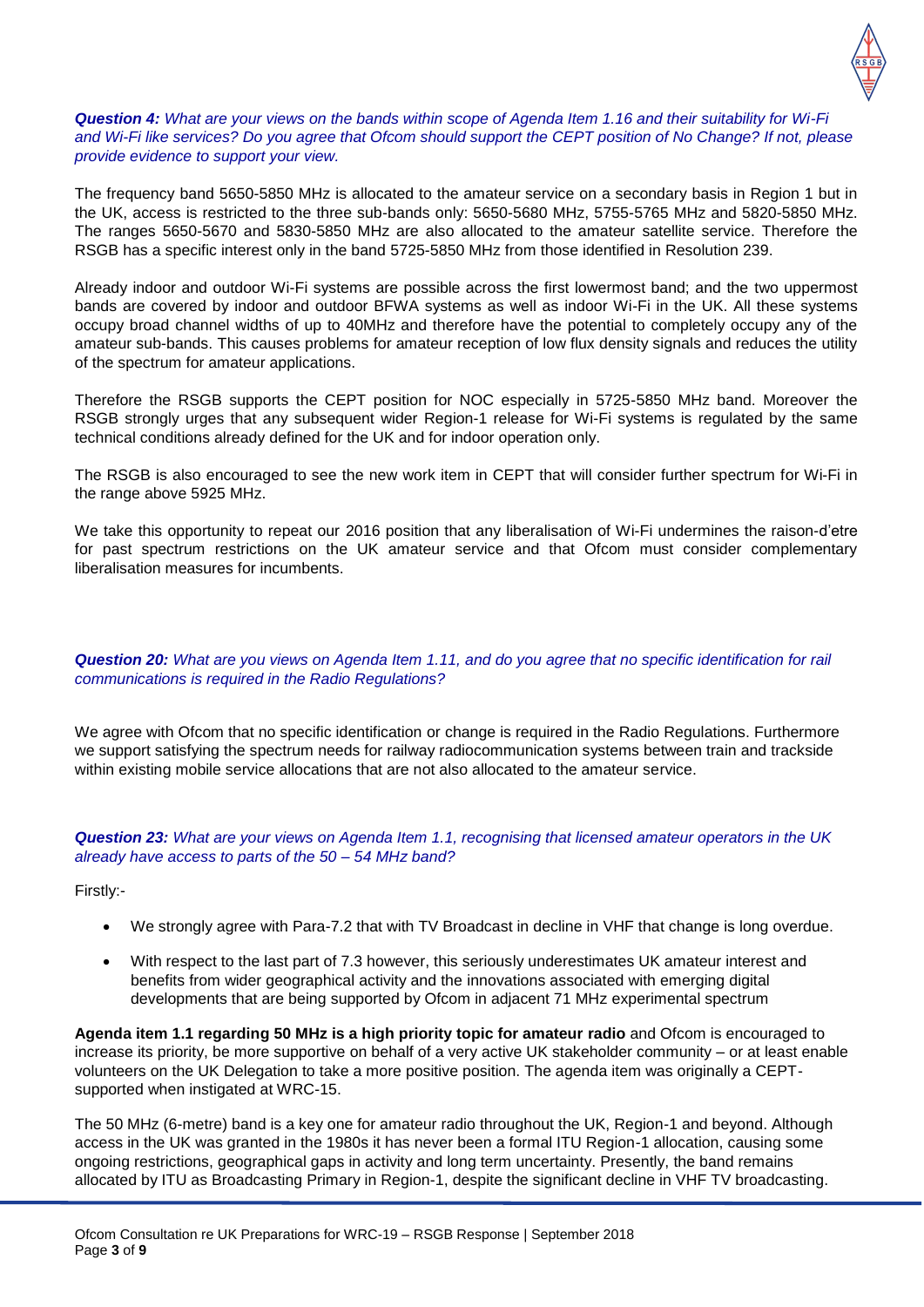

We believe it is important it is now made a formal amateur allocation at ITU level and with the capacity to fully accommodate both current and future amateur applications. Harmonising it across the region is important in helping to raise activity and support UK-led innovation. In principle we would prefer a 50-54 MHz solution that would achieve maximum harmonisation, but in practice do recognise the CEPT position, as well as the distinct usage patterns present.

We also consider some of the compatibility studies submitted by other administrations to CEPT/ITU to be overly conservative compared to the real-world experience from over 40 years of amateur usage to date.

We therefore ask Ofcom to support the following:-

a) **A Primary amateur segment** (similar to the existing UK national one at 50-51 MHz). The priority for such a segment is at 50.0-50.5 MHz, encompassing the existing international weak-signal and propagation beacon/research range. This range was recognised in the original CEPT proposal for this agenda item and has also been recognised in CEPT/ITU considerations.

In the 1980s the UK and Ofcom predecessors led the way with 50 MHz permits, leading to a vibrant UK 6m amateur community (including UKSMG – the UK Six Metre Group). Supporting this band again should be part of the UK position. A modest size Primary allocation (even if shared) would also provide long term regulatory certainty for all concerned

- b) **An ITU allocation in at least the rest of the 50-52 MHz range**. Whilst we acknowledge that sharing is required, this has successfully occurred for over 40 years in practice. Amateur systems such as FM and Digital systems (including simplex-gateways and duplex-repeaters) are typically lower power than the 50.0-50.5 segment, and many are coordinated, assisting such sharing
- c) **A formal option at ITU level, perhaps by means of footnote, that would enable part or all of 52-54 MHz to also be made available to the amateur service on a shared non-interference basis where national conditions permit.** Parts of this range often have very low utilisation by others. We maintain there would be greater benefits from enabling it for novel amateur developments and usage (or an 'opportunity cost' from not doing so). National licensing conditions and coordination etc. could easily accommodate the need for specific sharing, or rare occasions of civil contingency use that have been of concern for some other administrations.
- d) **Consideration of an option for amateur-satellite service uplinks within the 50-52 range**. Originally the amateur-satellite service was considered in early proposals, but this was dropped from the final draft of Resolution 658 (WRC-15). Nonetheless there are significant opportunities:
	- i) Really low Doppler in LEO compared to higher bands (give or take atmospheric fluctuations)
	- ii) There is no other service present The AI-1.1 studies has indicated that nothing else is in orbit
	- iii) It would offer better recognition for small satellites flying propagation-mapping/profiling SDRs wrt to the terrestrial amateur beacon network (Much of which has been upgraded with GPS-locked and specialist digital weak signal modulation schemes)
	- iv) Any uplink powers would thus in practice be small compared to existing individual usage for contests and 50 MHz Earth-Moon-Earth (which uses upward pointing steerable antennas)
	- v) It would support innovative pioneering research on tropo- and ionospheric phenomena

In further regard of 52-54 MHz – the extra frequency range would provide a major boost to the highly innovative digital data and video modes currently being pioneered in other experimental VHF bands. This has been led by BATC members in the new Ofcom 'sponsored' 71MHz experimental range and is the topic of regular updates to Ofcom's BRIG forum. UK amateurs have been instrumental in these developments and it would be unfortunate not to support such ground-breaking UK innovations and 'export' that expertise more widely via a harmonised frequency range, or at least a footnote that enables provision for such use in a far clearer manner than the uncertain nature of Radio Regulation 4.4. RSGB is aware of current UK assignments (not all of which are active) in 52-53 MHz. This still leaves 53-54 free - and in the medium- longer term 52-53 could also be shared/migrated.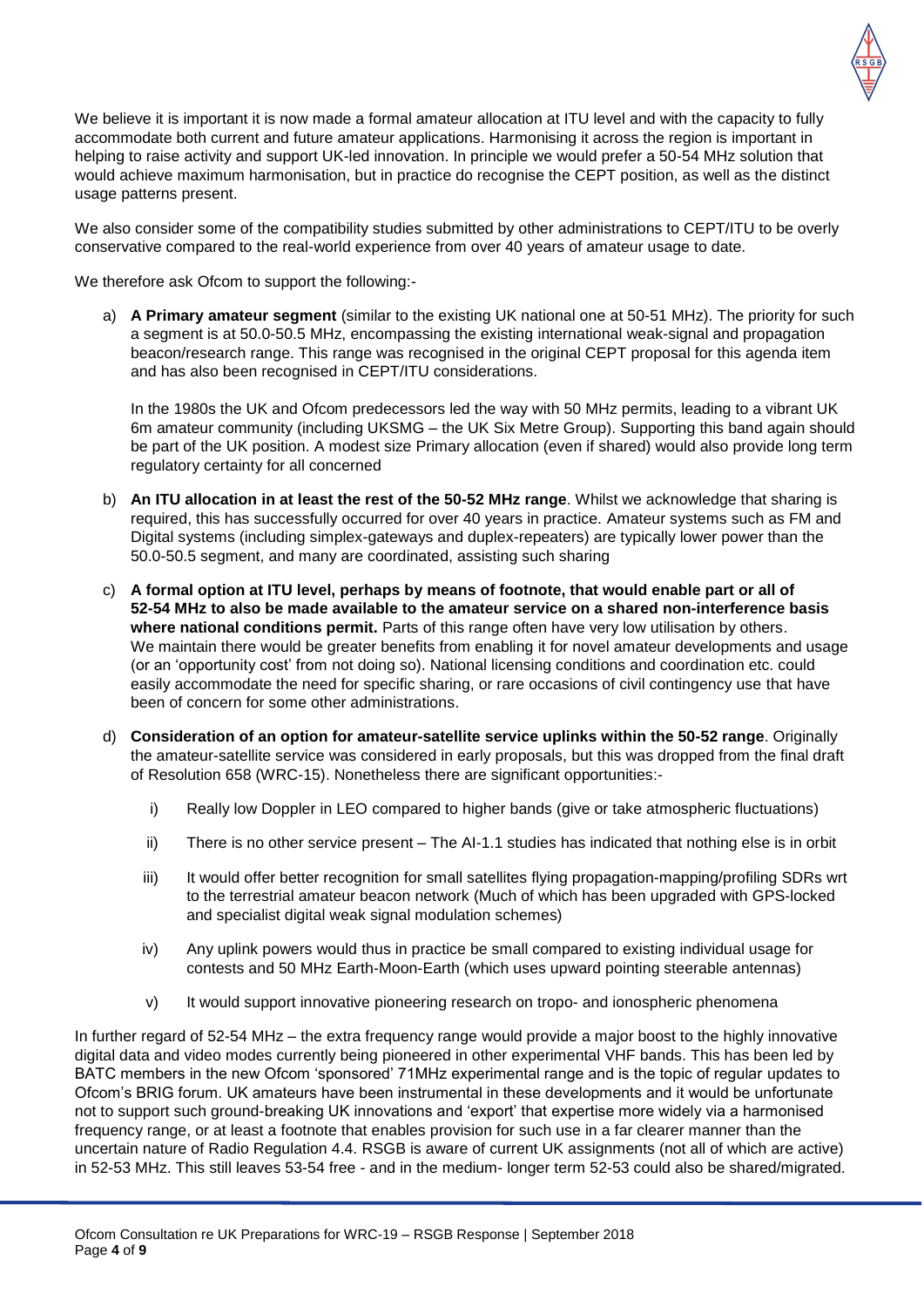

#### **In summary the key messages with respect to AI-1.1 are:**

- Global harmonization of the frequency band 50–54 MHz is highly desirable.
- There has been over 40 years of amateur usage with no harmful interference.
- Given sufficient spectrum, the band could also accommodate highly innovative data and video developments by amateurs – which is an opportunity that could have wider benefits for other 'fallow' VHF spectrum
- Sharing studies have shown 50-54 MHz can be successfully shared by the amateur service and remaining analogue television broadcasting
- Compatibility studies submitted by other administrations to CEPT/ITU are overly conservative compared to the real-world experience from over 40 years of amateur usage.
- ITU/CEPT studies have indicated no demand whatsoever from commercial mobile or fixed systems. Likewise there are very few Wind Profiler radars (which can easily protected by specific coordination zones)
- Whilst co-channel sharing with governmental/military mobile may in principle be difficult, in practice this has proven feasible (helped by the 30-88MHz band they have available and amateur licence conditions)
- Ofcom should move from its neutral position and support the IARU '50 MHz Compromise' in CEPT with a 50.0-50.5 MHz primary band and 50.5-52.0 MHz secondary band.
- Ofcom support is also requested for additional consideration for access to part or all of 52-54 MHz perhaps by ITU footnote
- Consideration should also be given to the benefits that would arise from a secondary amateur satellite uplink provision (preferably in 50-51 MHz - overlapping the propagation beacon and FM/digital segments)

#### *Question 26: What are your views on Agenda Item 1.7 considering spectrum needs for short duration satellites, noting also the potential linkages to Agenda Item 1.2?*

The increasing number of such satellites and UK strategy for growing its space sector suggest a positive solution should be found – and one that is practical to implement on small satellite platforms where duplex filtering is difficult to implement, whereas separate VHF/UHF up/downlink frequencies may be more practical.

The RSGB (in line with the IARU position) supports satisfying the spectrum requirements for non-GSO satellites with short duration missions within the existing allocations for the space operation service or the frequency ranges identified in *invites ITU-R 3* of Resolution 659 (WRC-15), unless the satellites are amateur satellites as defined in RR Nos. 1.56 and 1.57.

#### *Question 27: What are your views on Agenda Item 1.15, particularly on the protection needs of passive services?*

The RSGB is interested in the use of this range (and up to 3000 GHz) by active services which are mentioned in the current RR footnote 5.565, but has no position on the specific frequencies proposed between 275 GHz and 450 GHz for Fixed and Land Mobile Services.

Active services include the Amateur and Amateur Satellite services and access to this frequency range facilitates the development, exploration and characterisation of radio propagation in this region. To this end Ofcom has enabled a NoV to the amateur licence to allow operation and experimentation in this region. There are already active experiments with amateur equipment operating at 288 GHz for example (See Annex-2). In our opinion this represents ground-breaking development in the true spirit of the amateur service and is building bridges between amateurs and the UK research community<sup>1</sup>.

 1 "Exploiting terahertz frequencies - why 450 GHz ?", IET Colloquium on Millimetre-Wave and Terahertz Engineering & Technology 2016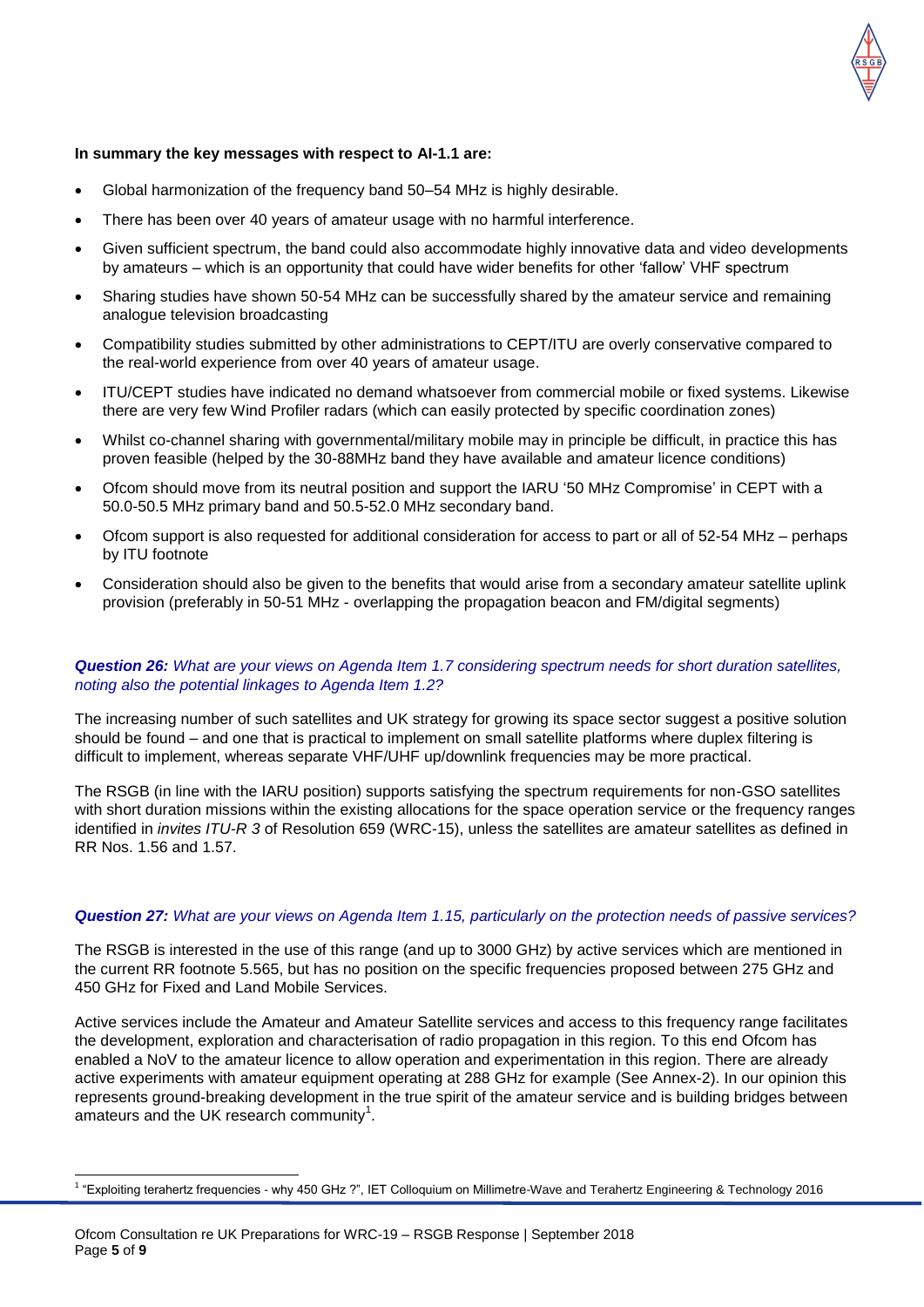

Therefore the RSGB supports the IARU position on this agenda item and in particular requests support from the UK to ensure that any WRC action maintains the flexibility in any footnote (or other regulatory action) for other active services to retain access to the entire frequency range (subject to the existing and continuing protection to passive services).

#### *Question 28: What are your views on Agenda Item 9.1.6, particularly on the categorisation of WPT and whether WRC action is required?*

In general, RSGB supports the Ofcom view that WPT should be viewed as a radio application. We believe it is viable to find operating frequencies for WPT which will not cause difficulties to other radio services.

RSGB does not, however, support the view that WPT(EV) is a necessary enabling technology for domestic electric vehicles – it is expected to be costly compared to "plug-in", inefficient in its use of energy and brings with it issues of safety (from high levels of radio frequency energy modelled as being in excess of the ICNIRP reference levels) and harmful interference to radiocommunications services

IARU strongly supports the position that high power WPT(EV) should be limited to the proposed 20 kHz spectrum, in view of the potential for high levels of spurious and harmonic emissions from high power installations. However, IARU notes that these installations are more likely to be distanced from residential areas, and so the potential impact on residential radio services could be somewhat reduced.

In terms of the proposed 79-90 kHz systems for domestic vehicles, the emission footprint modelling which IARU has done, and presented to both CEPT and ITU, shows very clearly the potential for high levels of harmful interference to any radio service operating in the domestic environment, be this amateur, broadcast or other.

Reports from Asia of coexistence of WPT(EV) with radiocommunications services should be viewed with caution, in view of the much higher assumed field strength of broadcast signals in that region compared to Europe.

Data from a WPT(EV) development system and provided by its manufacturer to CEPT show emissions in excess of CISPR 11 or ITU-R SM.329-12 limits. These limits of themselves are some 30-40 dB higher than those necessary to protect radiocommunications services.

The necessary improvement in spurious emission limits could be relaxed somewhat if all WPT(EV) systems adopt a single tightly controlled operating frequency, to prevent the scattering of upper-order harmonic emissions across the whole radio spectrum. Without such frequency control, the entire LF and HF radio spectrum will be affected by the harmonics of nearby WPT systems, which modelling shows could extend to a distance of 1 km from each WPT(EV) installation.

We urge particular attention to the fact that compared to the fundamental charging frequency the higher harmonic frequencies are capable of radiating in the far-field more efficiently and such complexities should be accounted for in regulatory and standards bodies, test procedures etc

Other factors that require consideration is that higher power transfer may involve more than one transducer per vehicle (Ofcom reports document up to four for an electric bus). Another ambiguity is the basic definition of an 'Electric Vehicle' vs the broader CEPT definition of 'Transport'

It is therefore clear there can be a number of ambiguities involved with this very high power application.

Given the projected density of deployment of WPT(EV) installations and their spurious emissions footprint, RSGB believes that as an integral part of authorising WPT as a technology for deployment, appropriate spurious emission limits should be defined. Doing this after the products have been released into the market will, put simply, be too late.

Ofcom should therefore support and press for the relevant CEPT / ITU-R reports and recommendations to be available in good time, ensure they are clear on scope/definitions etc and that thoroughly cover unwanted/spurious emissions. Likewise we would be concerned if CISPR & ETSI measures are inadequate.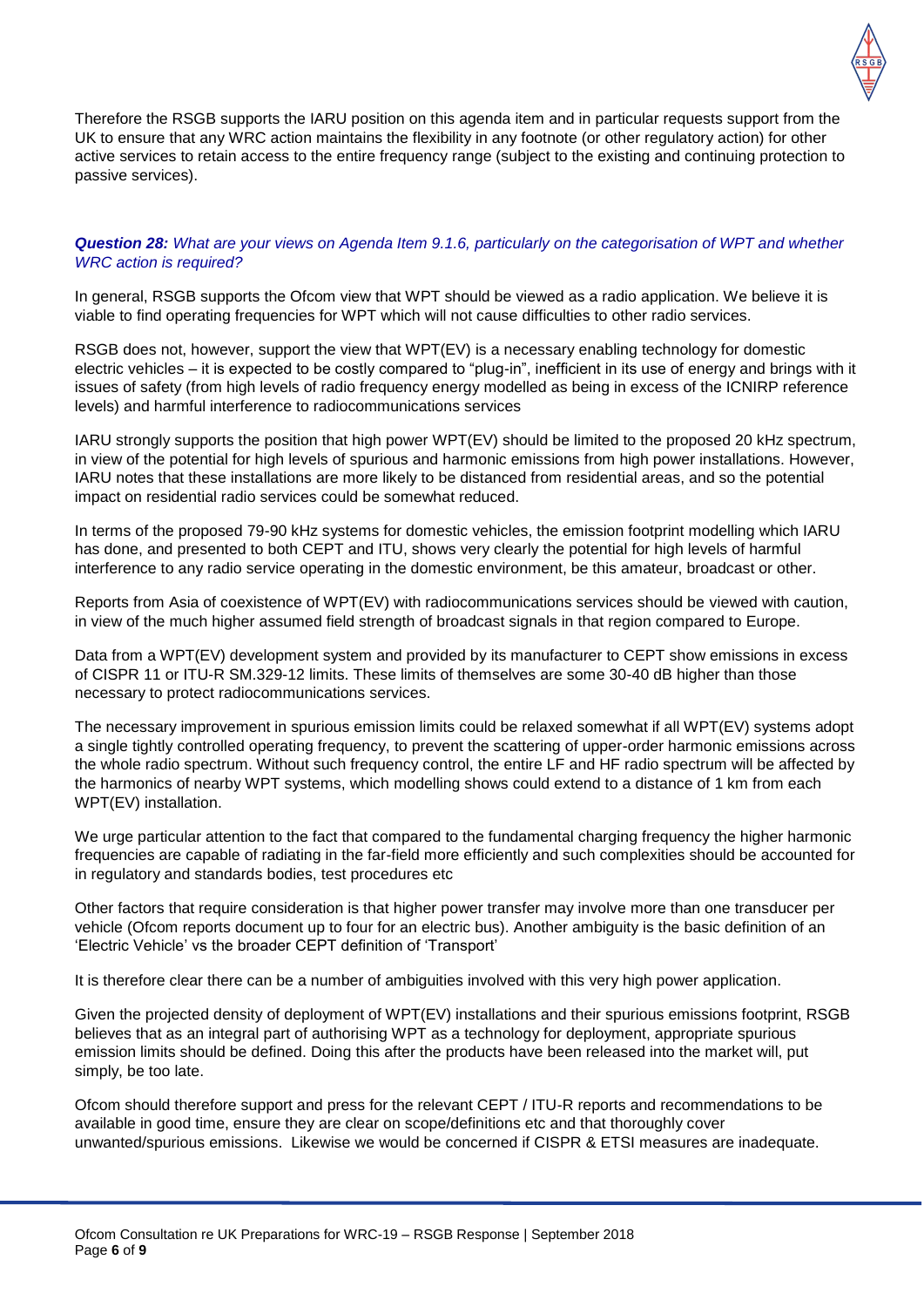#### *Question 29: Do you have any comments concerning the Standing Agenda Items, where not covered elsewhere in this document?*

#### With respect to **Agenda Item 8 concerning Footnotes**

There are a number of country footnotes that apply to amateur service allocations, some of which appear to be obsolete. We seek UK support to review/remove the following:

- **1.8-2 MHz: 5.97 (Loran) 5.98, 5.99, 5.102**
- **3.5-4 MHz: 5.119, and 5.122**

In addition we seek a change to **5.96** to amend/remove the overly restrictive clause that limits the power of amateur stations to 10 Watts.

*Question 32: What changes to the Radio Regulations have you identified that would benefit from action at a WRC and why? Do you have any proposals regarding UK positions for future WRC agenda items or suggestions for other agenda items, needing changes to the Radio Regulations that you would wish to see addressed by a future WRC?*

With respect to AI-10 regarding future agenda items: We support the IARU Position that does not foresee any specific amateur items below 275 GHz required for WRC-23 or WRC-27.

However we are concerned by some (prospective) proposals:-

- Wideband space-borne radar in 40-50 MHz which may cause harmful out-of-band emissions to weak signal amateur service activities at 50MHz. We are also not convinced this need be a WRC-23 item and cause four extra years of studies/effort
- Space weather sensors which may include wideband HF profilers and other sensors that overlap or intrude into) amateur allocations.
- Additional mobile spectrum in the 6-24GHz range This is simply not justified and we would be concerned with our 10 and 24 GHz allocations
- Proposals concerning GNSS

Some of these topics will only become apparent in detail after the current consultation deadline. Therefore we urge Ofcom to have an open-access IFPG assessment process and potentially a separate consultation as such proposals become clearer (and before WRC-19 itself).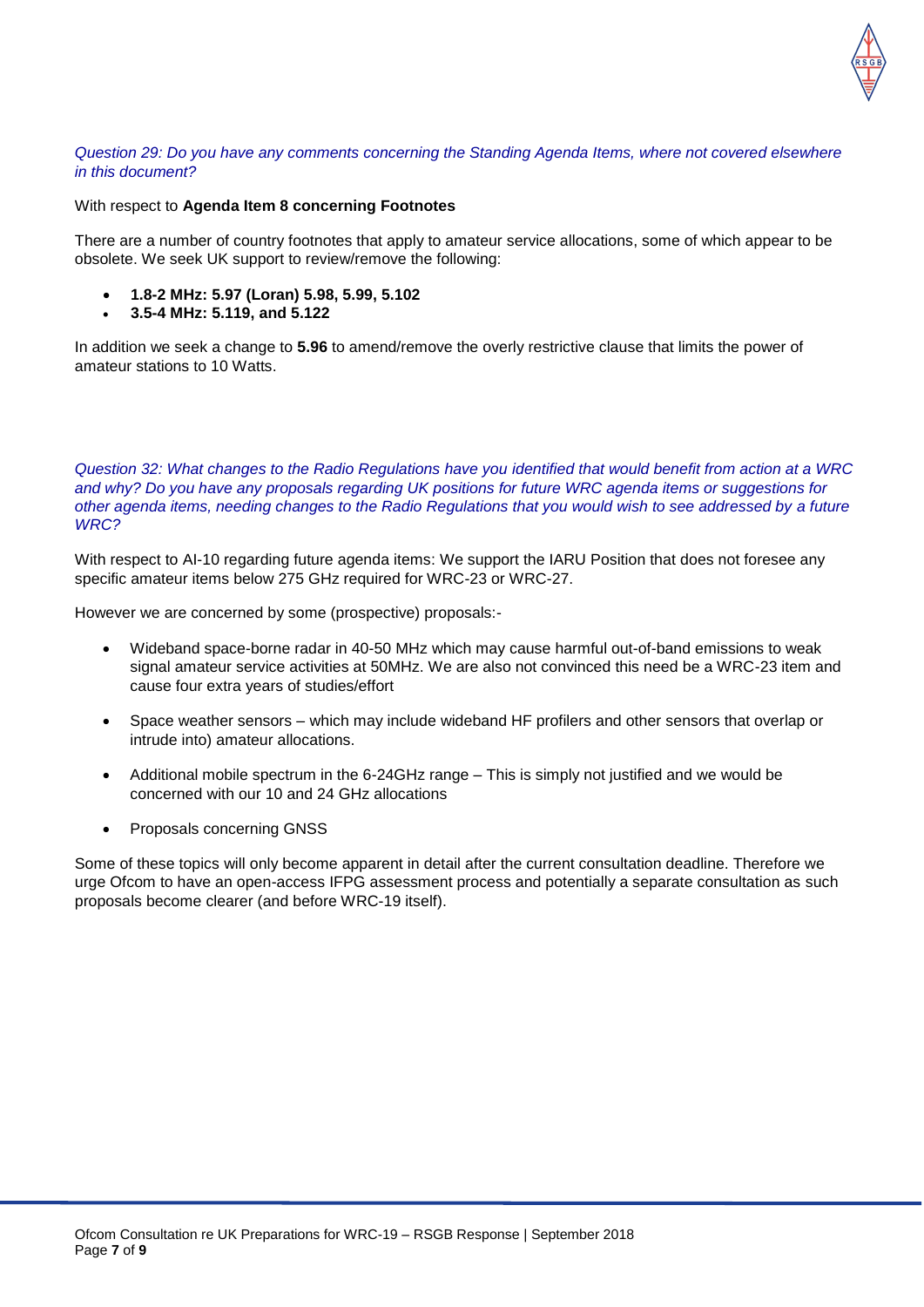

#### **Annex-1A: Amateur Innovation in VHF**

With respect to AI-1.1, UK amateurs and in particular members of BATC have been spectrally-efficient pioneering low-rate video developments. The example below is 333kb/s realtime video within a 500kHz channel bandwidth. This is being trialled in UK amateur experimental spectrum at 71 MHz courtesy of a Ofcom licence variation (NoV) but is precisely one of the innovations that form part of the amateur spectrum requirement associated with 52-54 MHz access. Such developments have wider value to the UK and Ofcom in demonstrating that largely fallow low-VHF spectrum can be put to better use than at present. There is literally an 'opportunity cost' by not enabling and fostering this. (Regular updates are presented by RSGB to Ofcom's BRIG organisation)



Note the above is supported by a collaboration between UK amateur transmit hardware developments and French amateur SDR hardware/software for receive.

#### **Annex-1B Amateur Research at VHF**

Weak signal modes and Propagation Research are a key ongoing feature of the 50 MHz band which can exhibit both HF and VHF characteristics and can also feature 'Sporadic-E'. Recent work has include assessments of Faraday-polarisation rotation within Sporadic-E events as well as forecasting their meteorological drivers



From RSGB Convention video:<https://www.youtube.com/watch?v=13Cs4nB1TjI>